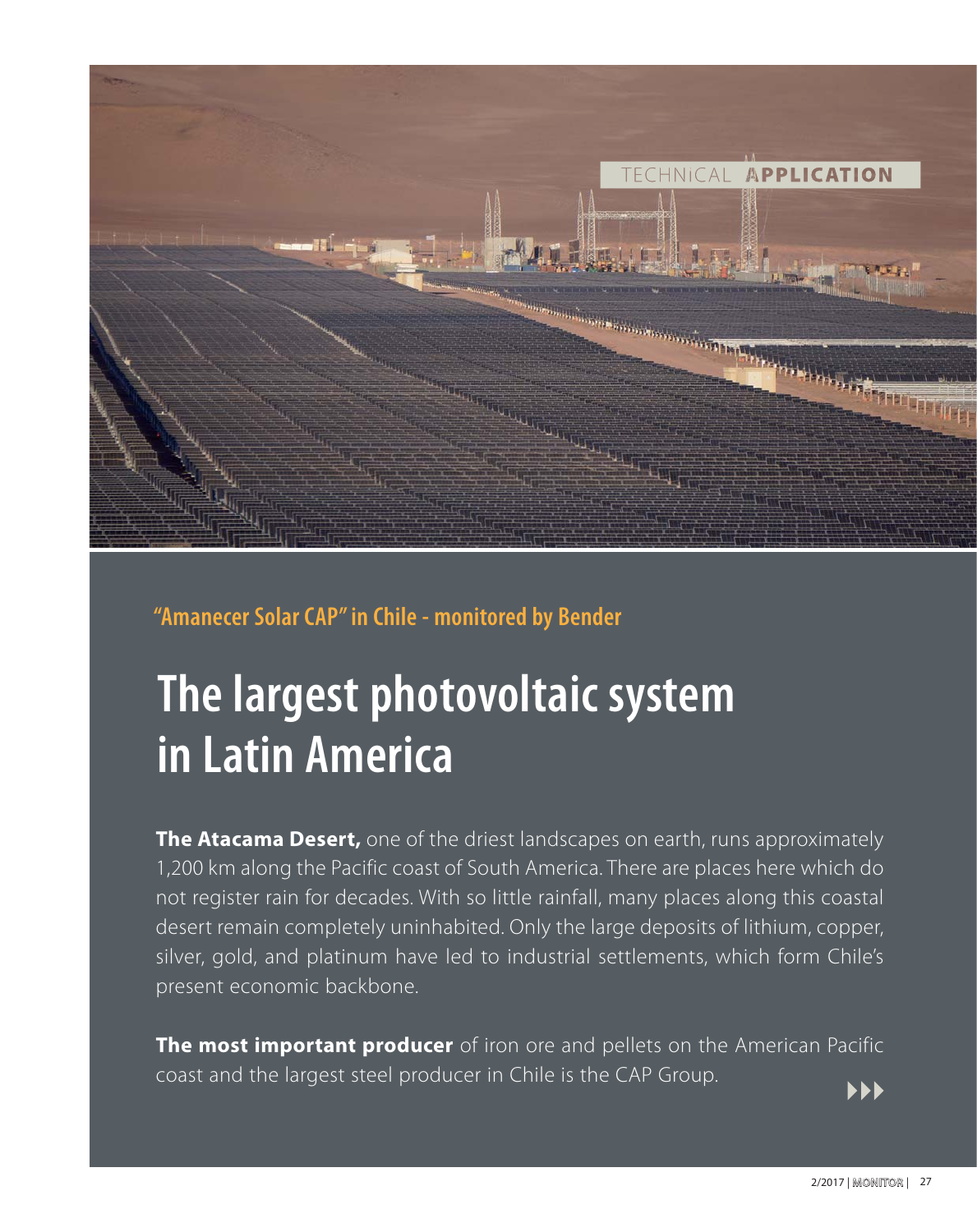In order to ensure the electricity supply to their new "Cerro Negro Norte" plant, a mountain surface mine 42 km east of the city of Caldera, the CAP Group planned the construction of one of the largest photovoltaic power plants in Latin America in Copiapó, in the heart of the Atacama Desert. The North American company SunEdison was chosen as a partner for this project.

> SunEdison is a world leader in the field of photovoltaic and semiconductor technology and is one of the largest suppliers of innovative solar energy solutions. With the development, financing, operation, and monitoring of solar plants in more than 35 countries on five continents, SunEdison runs over 1,000 photovoltaic power plants with a total production of 5 GW (as of 31 July 2015).

> The "Amanecer Solar CAP" in Chile has more than 310,000 photovoltaic modules spread over an area of 250 hectares. It was constructed in just six months and was commissioned in May 2014. The energy generated runs into the largest integrated grid in Chile, the SIC (Sistema Interconectado Central).



With an investment of USD 250 million and an installed capacity of 100 MWp, the PV power plant produces 370 GWh of clean energy every year and reduces CO2 emissions by approx. 135,000 tonnes - enough energy to supply 125,000 households every year. The energy produced is approximately 15 % of the CAP Group's yearly consumption. This also means that the Group saves more than 71 million litres of fuel, which would be needed to create electrical energy if this plant did not exist.



This large photovoltaic power plant was built so that the minus pole of the PV battery was functionally earthed against ground. Functional earthing is preferred when degradation of PV modules via the  $PID$  effect<sup>1)</sup> is to be prevented. Functional earthing is achieved using a GFDI – a switch which breaks this earthing in the event of an overcurrent due to a first fault and subsequently leaves the PV battery unearthed. In the past, fires often occurred when using large, functionally earthed PV batteries despite the use of a GFDI. Therefore, the standard NEC 2014 now requires insulation monitoring for the direct current part of PV systems (PV batteries) in section 690.5 "Ground-Fault Protection".

Insulation monitoring is performed periodically whenever functional earthing is not ensured by the GFDI. Frequently, insulation monitoring is performed in the morning before the PV system is started.

*(Also see: Rebekah Hren, Brian Mehalic: Understanding the NEC 2014 and Its Impact on PV Systems: Page 3 of 12, Section 690.5 "Ground-Fault Protection". In SolarPro magazine Issue 7.3, Apr/May '14)*

<sup>1)</sup> PID (Potential Induced Degradation) is an effect which affects PV modules and leads to creeping loss of performances over years